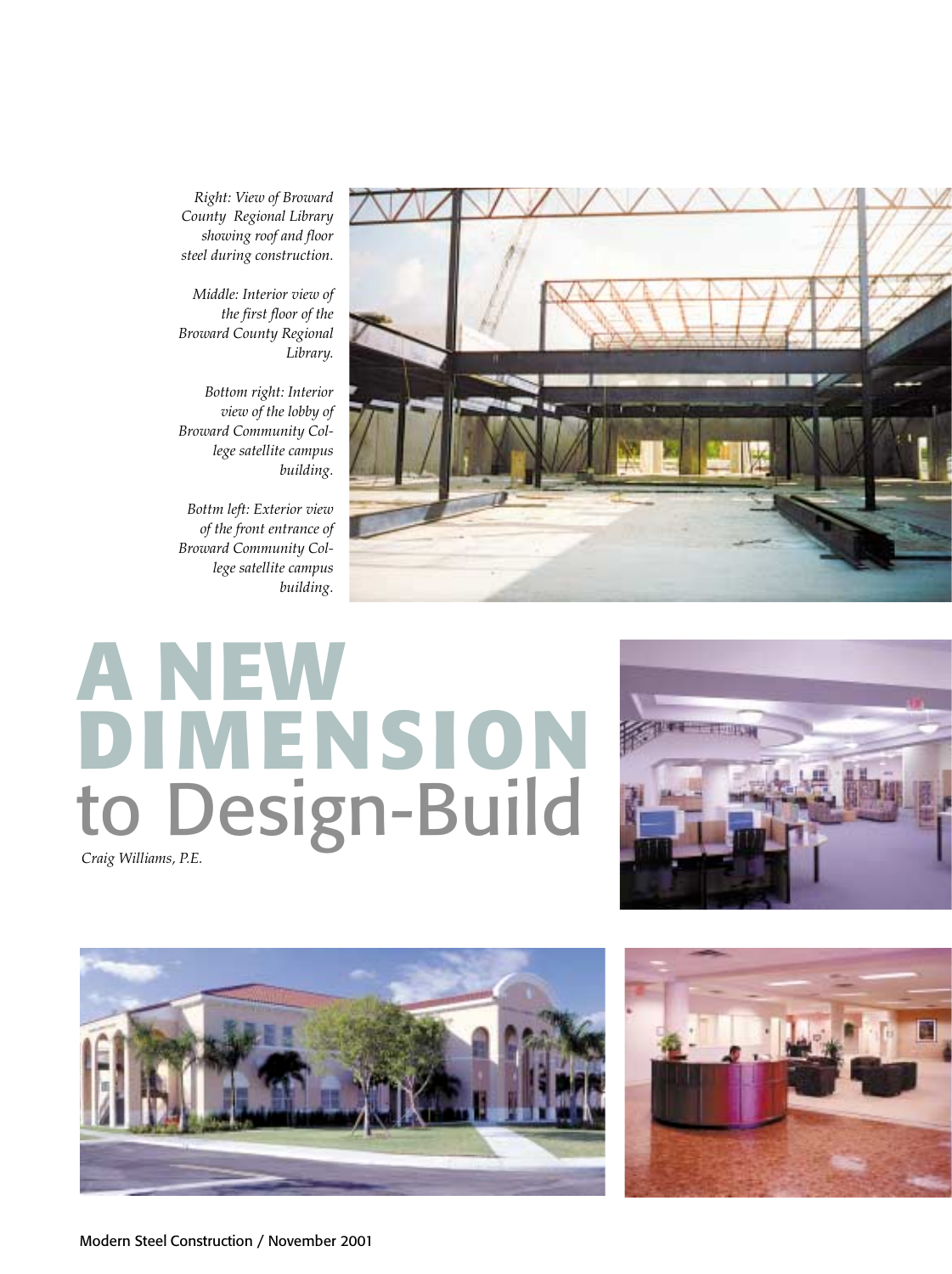

*Interior view of the first floor of the Broward County Regional Library.*

**Design-build** has become increasingly popular with public and private clients, creating an ever-expanding group of design-build providers. The Haskell Company (THC), located in Jacksonville, FL, has added a unique in-house capability, a Steel Fabrication Section, to enhance their capabilities in design-build projects.

The advantage of having an in-house steel fabricator,<br>
compared to traditional<br>
arrangements between<br>
contractors and steel fabri-<br>
cators, is the mutual knowledge shared<br>
through both technical training college in-house steel fabricator, compared to traditional arrangements between contractors and steel fabri-

through joint technical training, collegial luncheons and engineers' visits to the steel shop. In addition, knowing the scope of each other's work and having a better understanding of each individual's capabilities and workload makes Haskell's integrated system a truly efficient one. The integrated team is also able to share problems, solve them quickly and communicate this information so the team can learn from each experience.

There are also cooperative strategies of finding the best solutions and synergizing design, fabrication and erection needs. Quick turnaround is achievable in evaluating costs of alternative concepts, which results in faster decisions for the client and an earlier

project start. By having control over a critical subcontractor (the steel fabricator in this case) and being able to work out the delivery of structural steel to the job, THC could optimize the project schedule.

Another advantage is that material availability can be checked with a phone call, and mill orders can be made if it fits the project schedule. The work can also be subdivided into the best delivery packages that suit the construction schedule without penalizing anyone for partial deliveries or being charged for storage. In most cases, steel is fabricated to ship almost immediately, so there is very little need to store the finished product. This joint sharing of responsibility and knowledge continues to lead to cooperative efforts in solving problems. There is no wasted energy in placing blame; instead the energy is used to find solutions that are best for the client and also the company.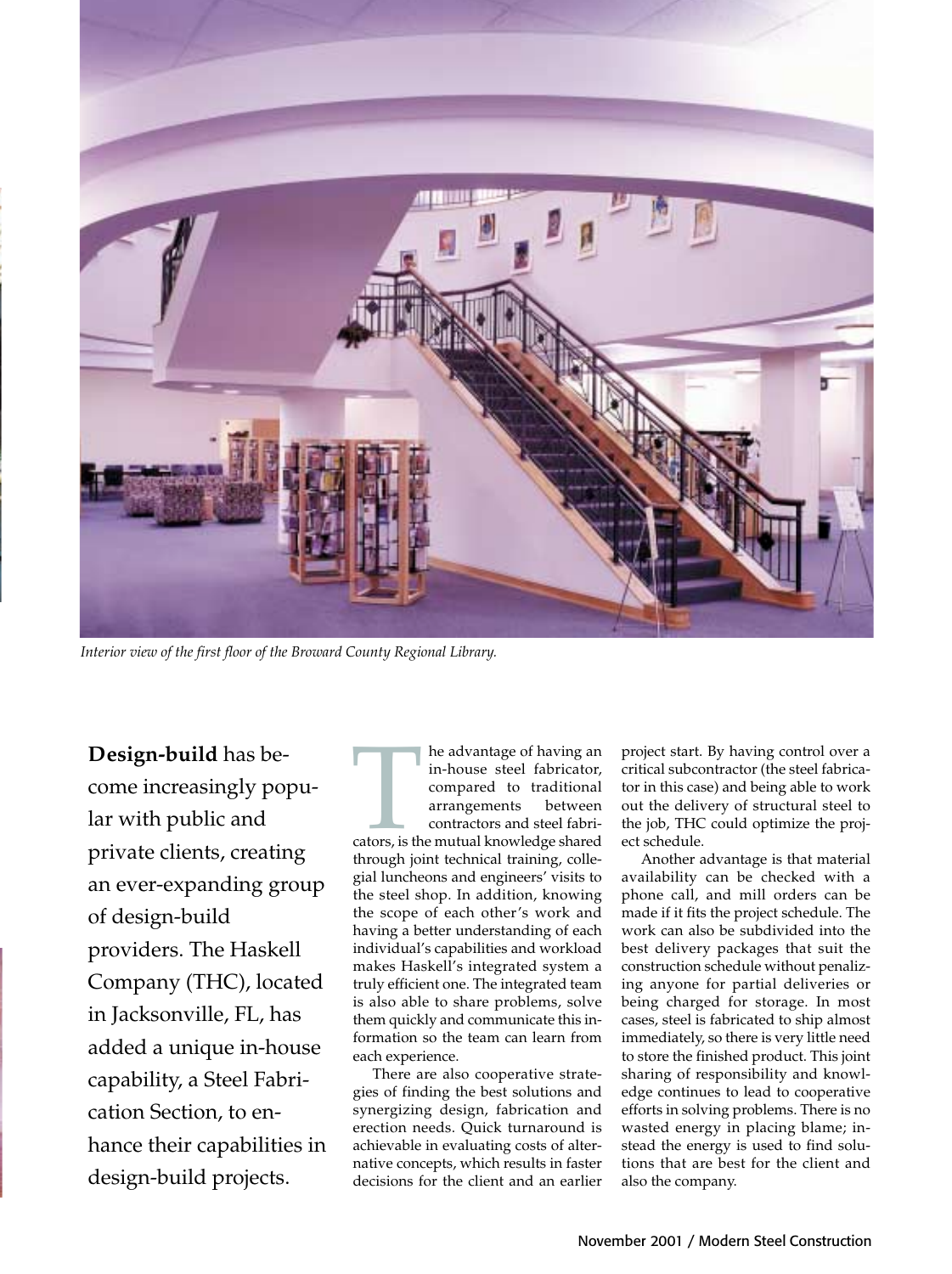# **How We Do It**

One way Haskell achieves this synergistic arrangement is through data sharing. The entire company is linked by one network, where sharing of information happens with a push of a key on a keyboard. The most current design drawings are downloaded to steel detailers to use as a base in the detailing. In addition, preferred details have already been collegially worked out between the engineers and detailers, which minimizes requests for information (RFIs) and change requests during project work.

Many elements such as stairs, tiltup embeds, column anchor bolts, column base and cap plates have been standardized; therefore, shop drawing approval is not required. These items have been pre-designed, detailed, submitted and approved in advance, so there is no need to keep submitting them. This greatly increases the speed of the process. Having an in-house fabrication shop also provides construction project managers more accurate and timely cost data on a project,always helpful in making sure a project gets off to a good start. The engineers also have access to any spare inventory of steel and can help minimize waste.

A significant component to the efficiency of steel fabrication is the shop drawing process at Haskell. It is not a typical industry standard of processing shop drawings; all bases of a "normal" process are covered more efficiently and, consequently, faster.

### **Project Example**

An excellent example of this cooperative effort is the construction of City of Pembroke Pines' Academic Village in Broward County, FL. Haskell Ed ucation Services (HES), an educational development organization offering turnkey services for all aspects of charter school development, provided turnkey services for the Academic Village, beginning with site evaluation and culminating with design, construction and educational management. The Academic Village includes an innovative charter high school, consisting of five buildings for a total of 1,464 students. There are three 11,700-sq. ft. classroom buildings, an 8,600-sq. ft. administration building and a 44,000-sq. ft. multipurpose building. Also in-



*Exterior view of the grand front entrance of the Broward County Regional Library.*

cluded on the site is a 78,000-sq. ft. Broward County Regional Library, a 12,700-sq. ft. satellite campus building for Broward Community College, a joint-use community recreational facilities and a 19-acre environmental park. This 72-acre campus was constructed in only 14 months.

One reason a project of this magnitude was completed on time was because the detailing, approval and delivery of the structural steel was closely planned and phased to meet the scheduled dates for constructing each building. To accomplish this, it was necessary to separate the project into phases, and each phase was further subdivided into packages for permitting, procurement of materials, production of shop drawings and delivery of the steel.

Phase one consisted of the administration building and the three high school classroom buildings. The first package for phase one included foundations, which were submitted to the Florida Department of Education for their review and approval. The second package included the structural steel, joists, trusses and decking. This package was issued to Haskell's fabrication shop to produce shop drawings and forward drawings to the bar joist subcontractor to begin their shop drawing

process. The third package focused on tilt-up panels and reinforcing, and the final package included panel embed placing drawings and provided the steel shop with the correct number and type of embeds to fabricate.

Phase two's submittal was for the multipurpose building, which included areas for art, music, a gymnasium, food court, kitchen and mechanical plant. Phase three featured the community college classroom building. Phase four's submittal was for the regional library, and phase five included the site structures, which featured covered walkways and other miscellaneous structures located throughout the site. These phases were broken into packages the same way phase one was handled.

Once the foundations were submitted to Florida Department of Education for approval, the structural steel drawings were transmitted to steel detailers who used the latest structural drawings by downloading them from the company network. Shop drawings were then produced on computer and submitted electronically to a shop drawing coordinator at Haskell's home office. The coordinator printed one hard copy for the engineer and architect to review. The engineer marked up this copy with any comments or